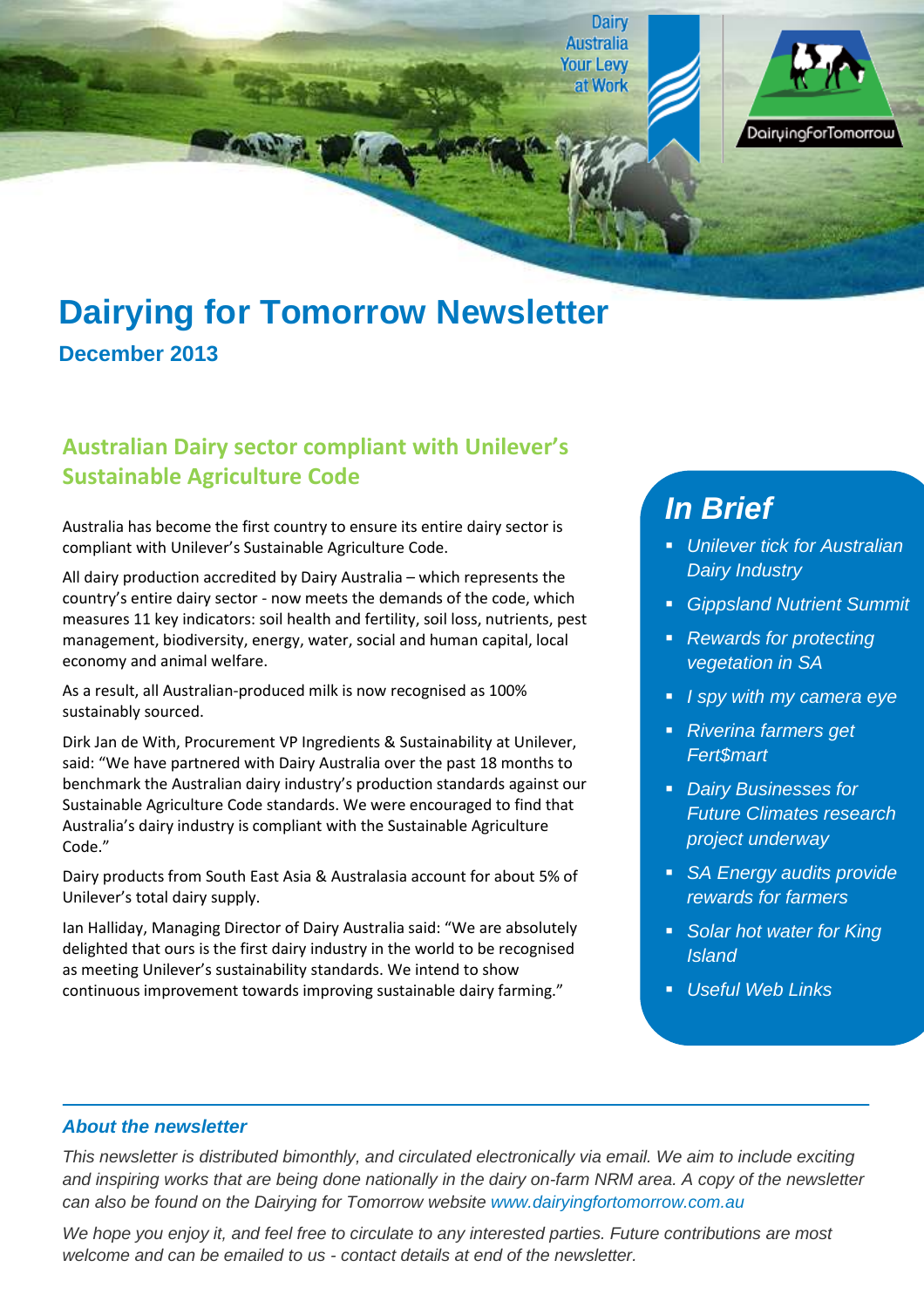

As a next step, to drive even higher standards of sustainable production, Dairy Australia, together with suppliers Murray Goulburn, Fonterra, and others have agreed to implement a pioneering sector wide project to focus on soil use, biodiversity and waste management. This partnership for improvement will involve about 100 farms across Australia's eight dairy regions.

Unilever also continues to work to drive sustainability initiatives with other suppliers around the world. As part of its Sustainable Living Plan, it aims to source 100% of all dairy produce used sustainably by 2020. At the end of 2012, it had achieved 31% of its goal, up from 10% in 2011.

By taking a long term view on sustainability, Unilever hopes to ensure the security of its supply of raw materials, to reduce costs and to protect scare resources.

Further information<http://www.unilever.com.au/media-centre/news/Sustainabledairysourcing.aspx>

#### **Gippsland Nutrient Summit**

On October 31, the Gippsland region welcomed visitors Dr Alice Melland & Professor Mark Rivers for an update on nutrient management in the dairy sector.

Recently returned from Ireland, Alice worked at Teagasc in the Agricultural Catchments Progamme. Teagasc is Ireland's agriculture and food development authority. She is now based at the University of Southern Queensland at



the National Centre for Engineering in Agriculture.

Alice captivated the Gippsland audience with her extremely interesting presentation. She spoke about compliance in the dairy sector within the EU & Ireland focussing on dairy catchment water quality.

Ireland has a plan, Food Harvest 2020 which sets out goals for Smart, Green Growth within the agricultural sector. The goals are as follows

- •50% increase in milk product
- •20% increase in value of beef product
- •Sustain crop outputs without increasing area

Alice described the dairy sector in Ireland as grass based, spring calving, winter housing 12-16 (up to 20) weeks, milk factories – almost 100% co-operatives, mainly export market (about 90%).

Ireland is legislated within the European Union and has a system of 'subsidies & sticks' to manage water quality. There are restrictions to stocking rates, maximum fertilisation rates and a limit to external nutrient inputs on some soils. It was interesting to hear Alice speak about the many benefits of such a system but also the restrictions resulting from policies.

Alice recently conducted a review of the monitoring of catchment scale works to assess whether the measures of work in dairy catchments was on the right track. The review focused on the impacts of agricultural land management practices on surface water quality, it encompassed 24 studies within Europe, North America, Brazil and New Zealand.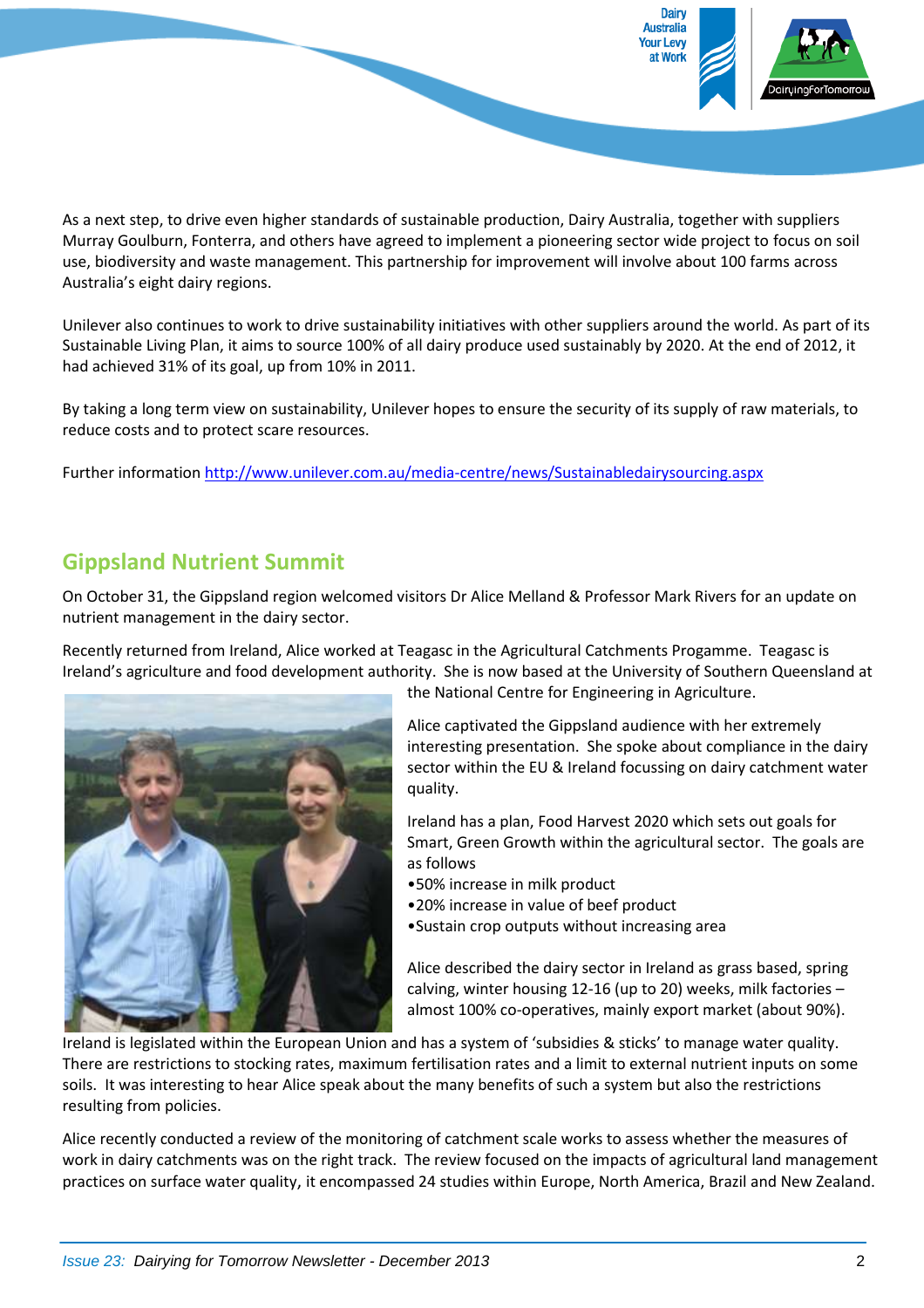

The key finding of this review was that lag times are significant and it can take up to 4 - 19 years to measure the impacts of best management practice approach. A 'no measurable effect' is common, there were few reports of costs or cost-effectiveness at catchment scale and fewer reports of ratio of costs of implementation to value of benefits.

Professor Mark Rivers from the University of Western Australia spoke about recent dynamic simulation modelling work undertaken on some of the Gippsland Lakes catchments as part of a Dairy Australia funded project. Modelling was undertaken to assess the impacts of farm-scale land management change on catchment-scale water quality. The conceptual models built by Mark & his team place farming within this broader catchment context.

The modelling of changes to land use mosaics within the catchments provided great insight into the relative roles within the catchment P system of the various land uses. While dairying uses large amounts of P, the effects that dairy farm management can have at the catchment scale when these farms represent only a small proportion of the landscape are limited.

The most important conclusions from Mark's research are that:

While State and regional environmental management and regulatory agencies continue to set optimistic goals for water quality protection, this research shows that these targets are not achievable within current landscape paradigms even after broad scale BMP implementation, and that either these targets must be re-considered or that significant land use change (rather than simply improved management within current systems) must occur to meet the targets.

Catchment-scale effects of P losses at the farm scale are a complex function of P-use efficiency, landscape position and landscape footprint. Simply targeting those land uses perceived to have high nutrient loss rates does not adequately address the problem.

Catchment P management must be considered in a more inclusive and holistic way, and these assessments should be used to inform future planning policies and development plans if environmental goals as well as community expectations about the productive use of agricultural land are to be met.

*Further information contact Gillian Hayman, Dairy Australia NRM Technical Specialist, Gippsland 0428345493*



*Above: Some of the vegetation covered under the Critchleys' management agreement*

South Australian dairy farmer Vince Critchley reckons the benefits of his native vegetation management agreements with the Federal Government well and truly outweigh the costs.

'It is the way it should be done: long term ongoing agreements that the farmer can build on or improve upon in the future. We do the work anyway, this makes it profitable,' says Vince.

He has 160 hectares of native vegetation on his farm that is covered by two 15 year management agreements as part of the Federal Government's Multiple Ecological Communities (MEC) project designed to protect Peppermint Box Woodlands.

**Rewards for Protecting Valuable Vegetation**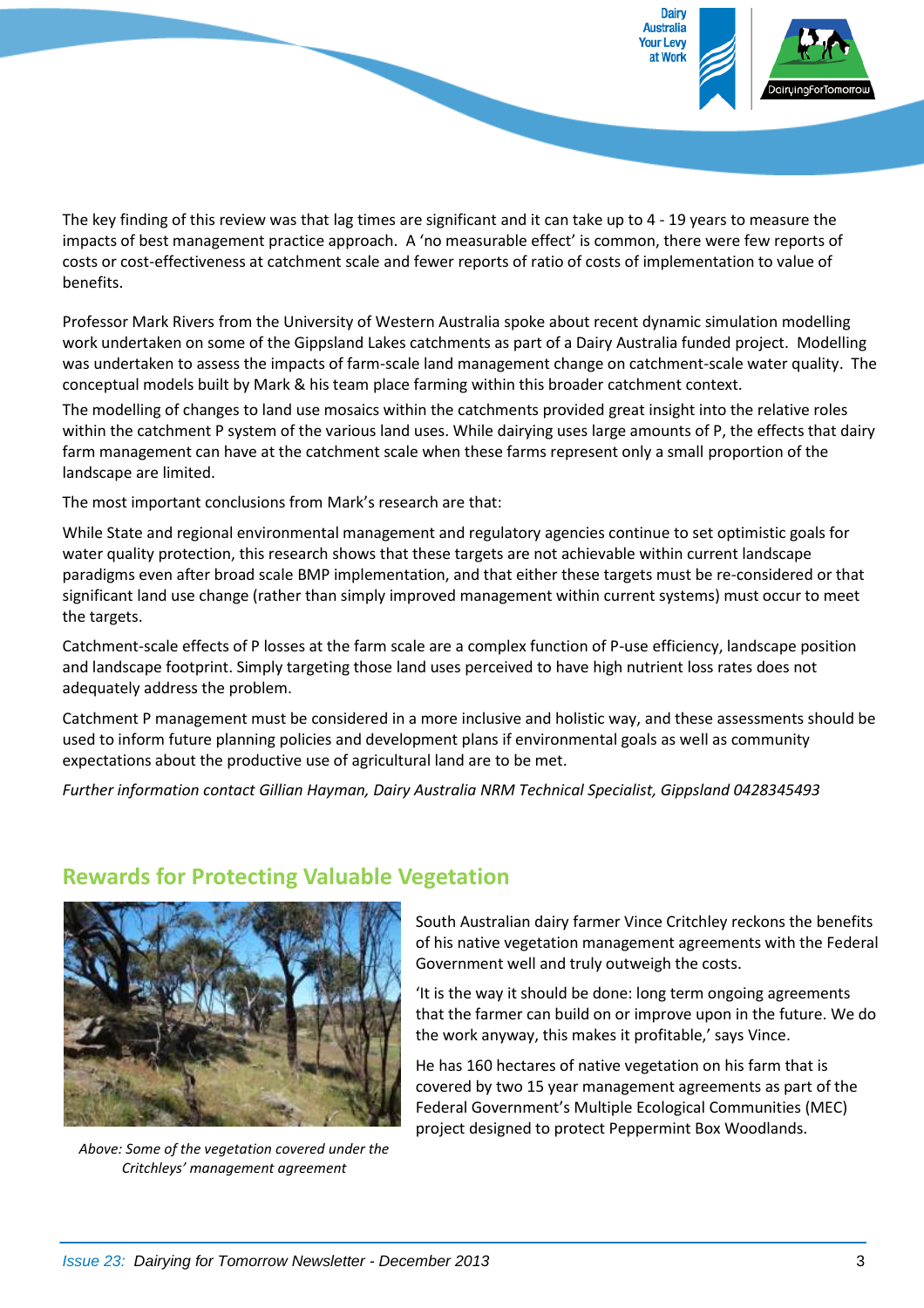

Vince worked with the project team to develop a management plan for the land covered by the agreement. The plan includes activities such as weed control and monitoring that will be undertaken. It allows for grazing but the level is reduced from what he would have done if he wasn't participating in the project.

'Development of the plan was a piece of cake with support provided by project staff to get it done,' says Vince. 'They came out on site and assessed the vegetation and rated its value.'

With the plan in place, Vince was then able to put a tender to the program. The tender price included the costs of loss of income as a result of the reduced grazing, and stopping of firewood collection and moss rock removal, as well as weed control and monitoring costs. Applicants submit one price which is assessed by the project team. Approved agreements provide 15 years of a fixed income to implement the management plan.

The MEC project is an acknowledgement by government that there needs to be an ongoing income stream for farmers to be able to actively manage important remnant vegetation. There needs to be a 'triple bottom line': supporting the environment, the business and the people. The project uses existing landholders to provide a management service for the environment, making it profitable for the landholder.

'If I wasn't getting the payment I would have to graze the area more heavily and it wouldn't have the environmental value,' confirms Vince. 'It is really exciting. I couldn't have afforded to achieve the protection of the remnant without the program but now groups like Trees for Life are using the area to collect seed for their seed bank.'

A similar State Government program delivered through NRM Boards called BushBids allows for five year management agreements.

*More information Monique White, NRM Technical Specialist 0400 972 206 or [monique@dairysa.com.au](mailto:monique@dairysa.com.au)*

#### **I Spy with my Camera Eye**

Members of the South West Dairy NRM Reference Group were delighted with the presentation by Basalt 2 Bay Landcare Network Co-ordinator, Lisette Mill on the 'spy cameras' which have been placed on farms recently.

The cameras have been focused on water troughs to see what other animals might be using the trough as a source of water. Whilst the images revealed native birds and animals are using the trough other insights proved to be most amusing. Particularly on one farm where the bull took ownership of the trough and would 'shoo' away other stock trying to access the trough. Also if there are bee hives in the area the bees can also buzz around the water and put stock off from drinking.

The spy cameras start from as little as \$120 and have a bank of rechargeable batteries. The day time range is around 20m and night time around 30m. The cameras are motion and heat sensitive. The group discussed many possible uses including calving and feral animal control. Technology is available whereby the camera images can be sent to mobile phones.

Lisette is looking for some dairy farmers who would like to participate in having cameras located on their properties. Also Lisette announced that an information session is to be held at Penshurst (SW Victoria) in early 2014 and if anyone is interested in attending or learning more about using the cameras. Please contact Lisette on [basalttobay@gmail.com](mailto:basalttobay@gmail.com) or 0408712713 for more information.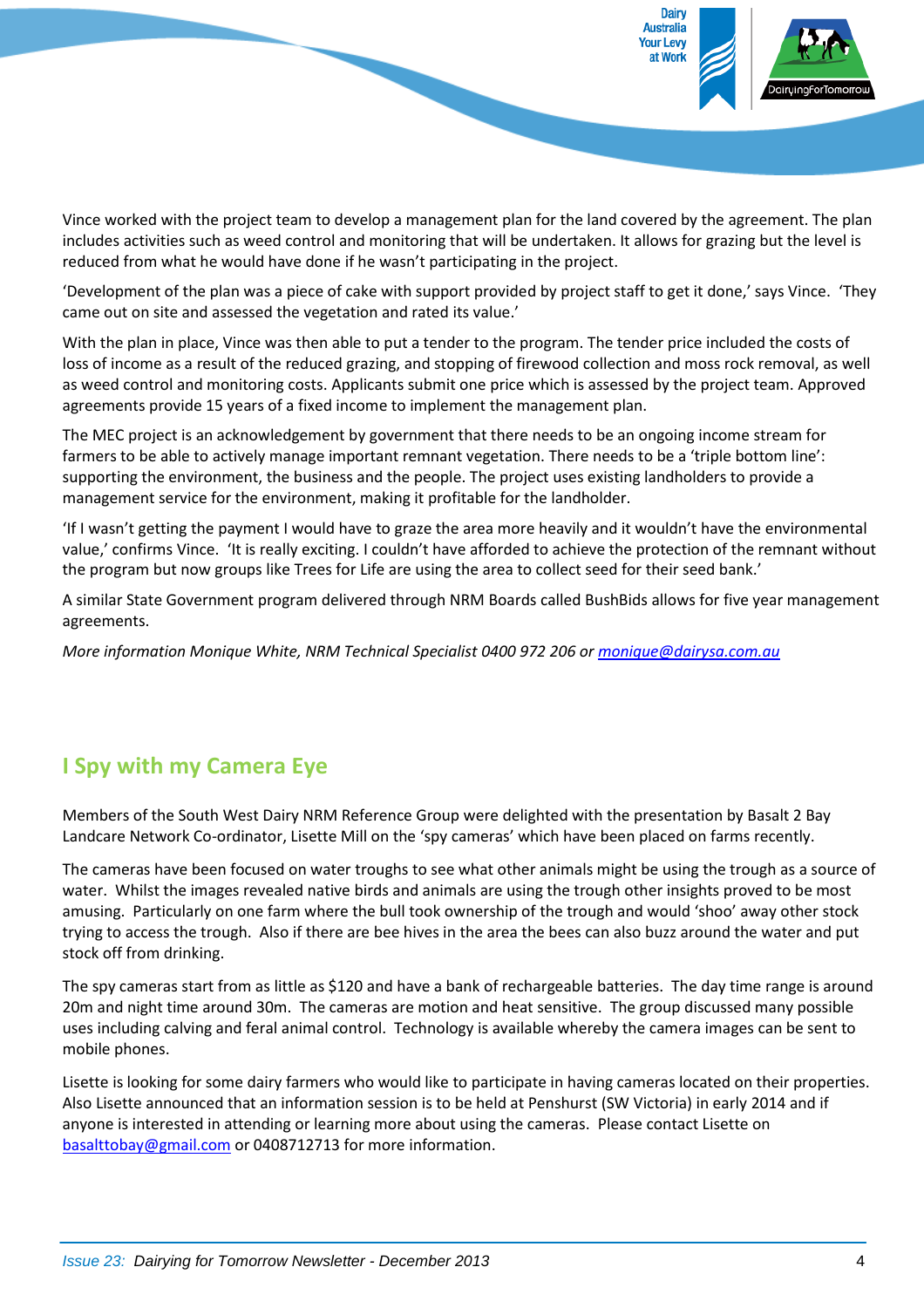

#### **Southern Riverina dairy farms getting Fert\$mart**

Farmers and their agronomists in the southern Riverina will soon be able to participate in a funded extension of the successful Fert\$mart program held earlier this year. Fert\$mart is an initiative of the dairy industry aimed at improving the efficiency of fertiliser use and soil health. It brings together the '4R' principles (right rate, right timing, right placement, right source) as well as the national nutrient management guidelines based on best available science.

This latest extension of the program has been funded by the Murray Catchment Management Authority and will assist 12 farmers to work through the Fert\$mart process with their own agronomist. The product is a nutrient management plan that is targeted to each of the farm management zones and provides a clear summary of the fertility strategy for the year ahead. Farmers who do not have a current map of the property will also be provided with one.

The Fert\$mart process was successfully trialled in 3 pilot groups (Murray region, Gippsland & Mt Torrens SA) during 2012/2013. Plans developed as part of the pilot covered 5,500 Ha and generated feedback such as:

- Makes good use of soil testing effort
- Better use of effluent
- More awareness of nutrients coming onto the farm
- Strategic, rather than piecemeal, approach.
- More accurate & targeted use of fertiliser.
- Better records & plans regularly updated.
- Ensures fertiliser program is cost effective, and maximises pasture production.

Murray Dairy will be advertising and seeking expression of interest in this opportunity during December/January. The development of Fert\$mart was funded by the Australian Government and Dairy Australia. This project is supported by the Murray Landcare and Producer Group Network and is funded by Murray CMA and the Australian Governments Caring for our Country program.

*More information from Scott Birchall, NRM Technical Specialist with Dairy Australia (Murray region) on 0458 210 604 or Murray Dairy on 03 5833 5312.*

#### **Research Project Update: Dairy Businesses for Future Climates**

The Dairy Businesses for Future Climates project is well underway. A project overview was included in [Issue 22.](http://www.dairyingfortomorrow.com/uploads/documents/file/DfT%20newsletters/DfT%20newsletter%20September%202013%20Issue22.pdf)

Working groups of dairy farmers and industry representatives have been established in Tasmania, South Australia and Gippsland. These groups will assist with the project which will explore the impacts of climate extremes on dairying regions.

One of the initial tasks of the working groups was to identify climate extremes that are of concern to dairy businesses. Amongst those discussed were failed spring conditions, extended dry summers including heatwaves, prolonged wet winters and extreme winds. These conditions impact in many ways including reduced feed



*Above: prolonged dry conditions are one of several climate extremes that can impact on dairy businesses*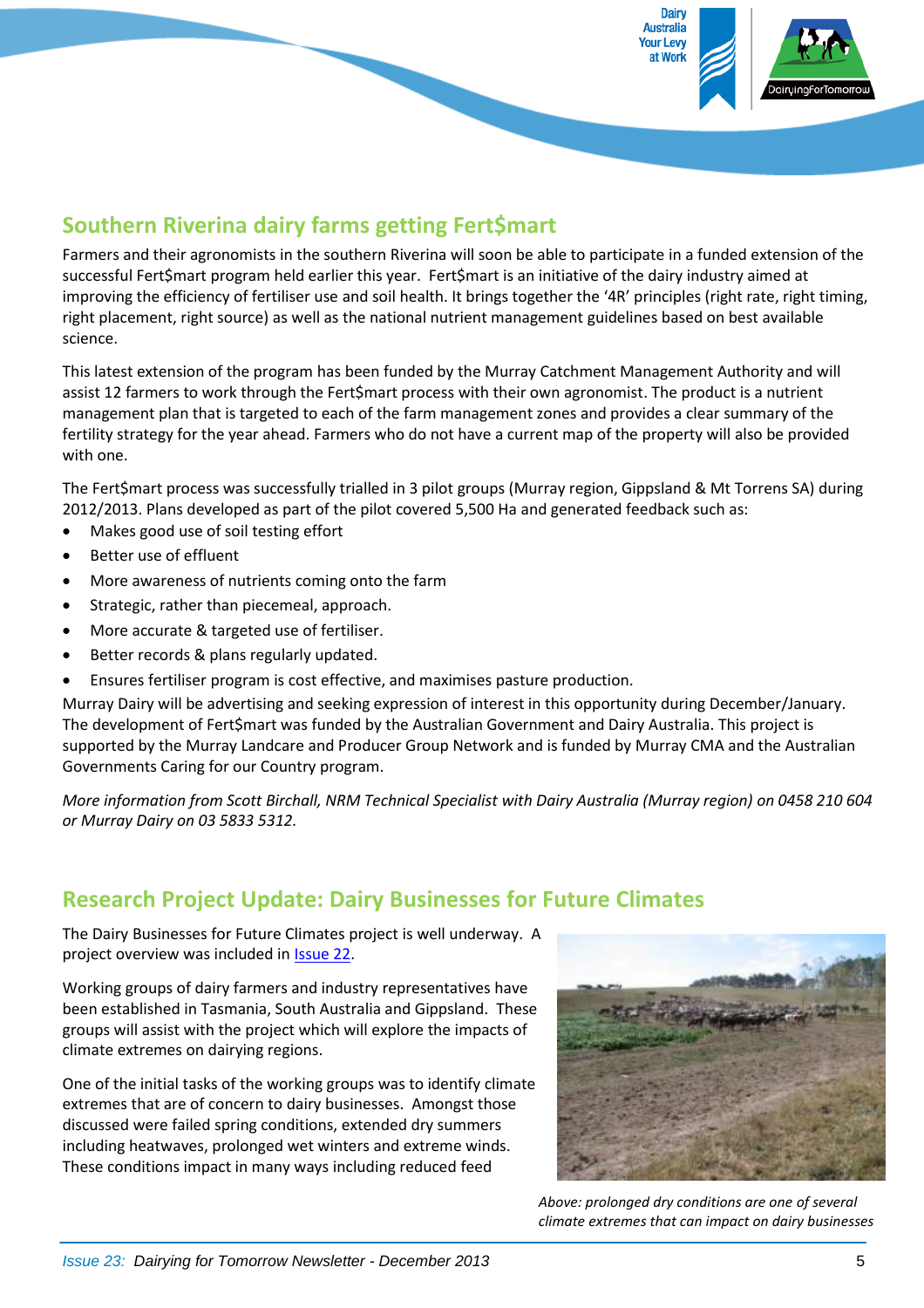

availability, soil damage through pugging, loss of power supply and impact on livestock.

Case study farms have been selected within each of the regions. These farm businesses will allow for the testing of different development options under different climate patterns. Economists, biophysical modellers, social researchers & farmers will work together to assess the impacts of extreme weather events on dairy farm businesses.

*This project is supported by the Australian Government's Department of Agriculture as part of its Carbon Farming Futures Filling the Research Gap Program. Further information Catherine Phelps, Dairy Australia 03 96943730*

#### **Efficiencies identified by Energy Assessments**

Energy assessments continue across SA as part of the Smarter Energy Use on Australian Dairy Farms project. Dairy farmers Ian Newbold and Bill Fraser, both from the Fleurieu Peninsula, hosted Chris Harding from The Energy Guys on their properties to conduct energy use audits.

Ian was heartened by Chris's finding that they had already implemented a number of energy saving technologies on their Yankalilla farm. 'We have a variable speed drive on the vacuum pump and Chris estimated that it is saving around \$3,500/year,' said Ian. 'We also have most of our water gravity-fed with only a booster pump for yard wash down so the pumping costs aren't as high as they are for some others.'



*Above: Dave Hutton at work in Bill Fraser's shed*

The assessment identified that water heating could be improved. The Newbolds' hot water costs were 29% of total costs compared to 20% for other dairies in SA. 'Solar hot water system is an option. We would use the solar system to heat and store water in a secondary reservoir during the day then transfer it to our existing service for boosting on night tariff. 'We're reviewing systems and would like to install one in the future,' said Ian. 'The assessment is a good yardstick to see where we are at. You don't know how you are situated until you do it,' he concluded.

Bill Fraser, who farms near Victor Harbor, also found the process worthwhile. 'Chris was thorough, he went through everything and gave us ideas of where we could save power,' said Bill. 'We found we were pretty efficient, but compared to other farms we were paying too much, so we reviewed our options and changed electricity supplier. 'We are making significant savings as a result.'

The assessment suggested a range of low-cost maintenance activities that the Fraser's need to undertake in order to keep equipment running efficiently. 'We make an effort to ensure this maintenance is done regularly,' confirmed Bill.

They also made a change to their plate cooler pump. The more efficient pump costs less to run and is also cooling the milk more effectively before it enters the vat, thereby reducing the time the vat refrigerator needs to run. 'Our water temperature in the plate cooler can vary but we can save 30-40 minutes of refrigeration time at peak milk flow. Chris estimated that a one degree reduction in milk temperature entering the vat could save \$300 per year.' 'I would absolutely recommend that others participate in the assessment program. It has been a success on our farm,' he finished.

*Further information from DairySA's NRM Technical Specialist Monique White on 0400 972 206. Smarter Energy Use on Australian Dairy Farms is part of the Future Ready Dairy Systems project which aims to help farmers explore ways to increase resilience in their dairy businesses by providing information and resources. It is delivered in South Australia by DairySA and is funded by Dairy Australia and the Australian Government through its Climate Change Research program.*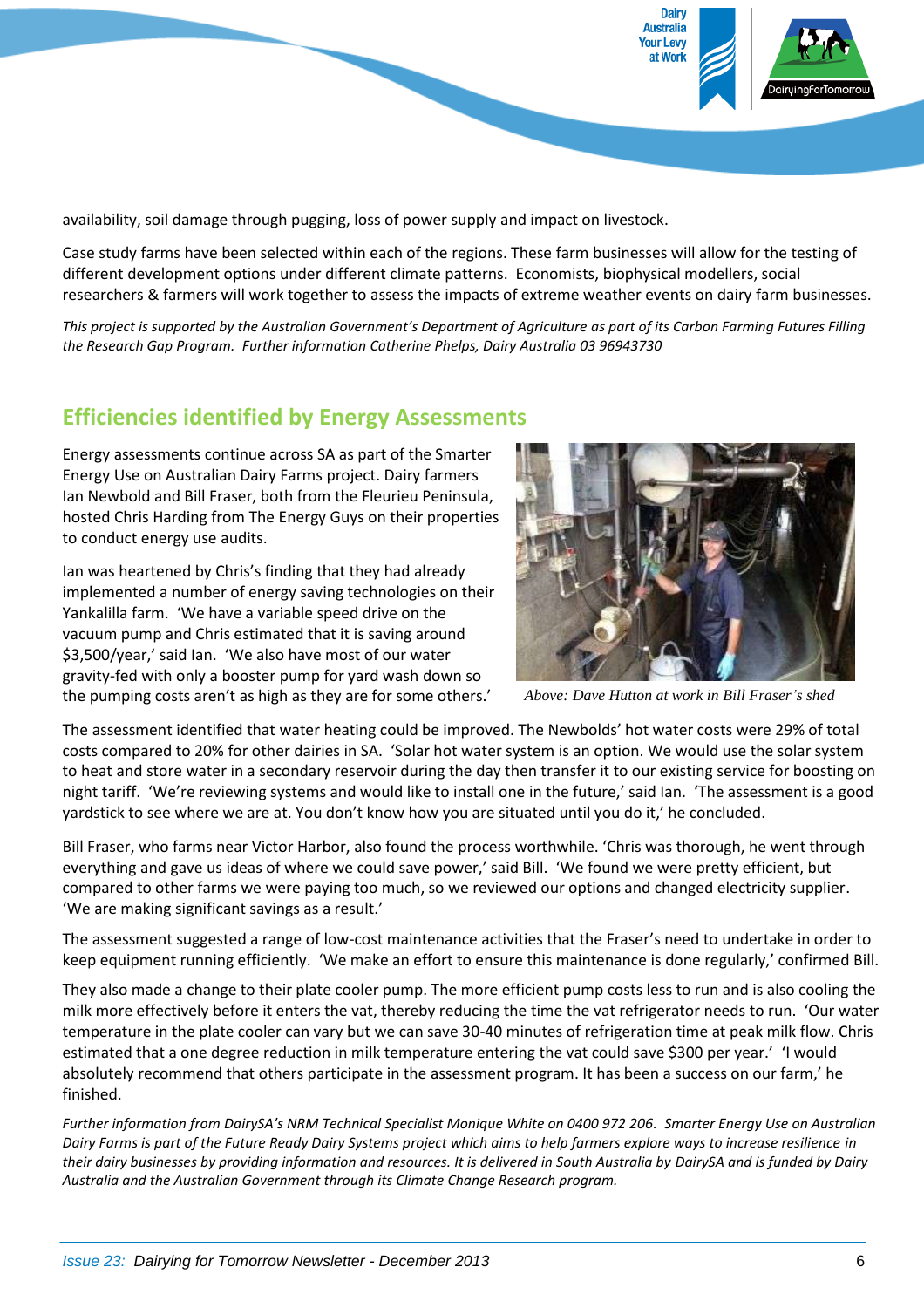

#### **Solar hot water in the mix on King Island**

Wind turbines, solar panels and diesel generation are all part of the energy mix for King Island – see below photo of hybrid power station on King Island.



*King Island Hybrid Power Station – wind, solar arrays and diesel generation Darren Cooper at work on King Island*

King Island dairy farmers will have one more energy option thanks to funding from the Renewable Energy Fund – King and Flinders Island (funded by Department of Infrastructure Energy and Resources). All suitable sheds on King Island will have an Apricus commercial solar hot water system installed. Darren Cooper (Tas Energy and Heating) and Rachel Brown (Dairy NRM Technical Specialist) recently visited King Island to site and measure sheds.

Information from the Smarter Energy Use in Dairies energy audits has shown that water heating costs are typically around 29% of the power bill for Tasmanian dairy sheds. Pre-heating with a commercial solar hot water system is a sustainable and cost-effective way to reduce dairy shed power bills.



*Left: Information from the Smarter Energy Use in Dairies energy audits has shown that water heating costs are typically around 29% of the power bill for Tasmanian dairy sheds.*